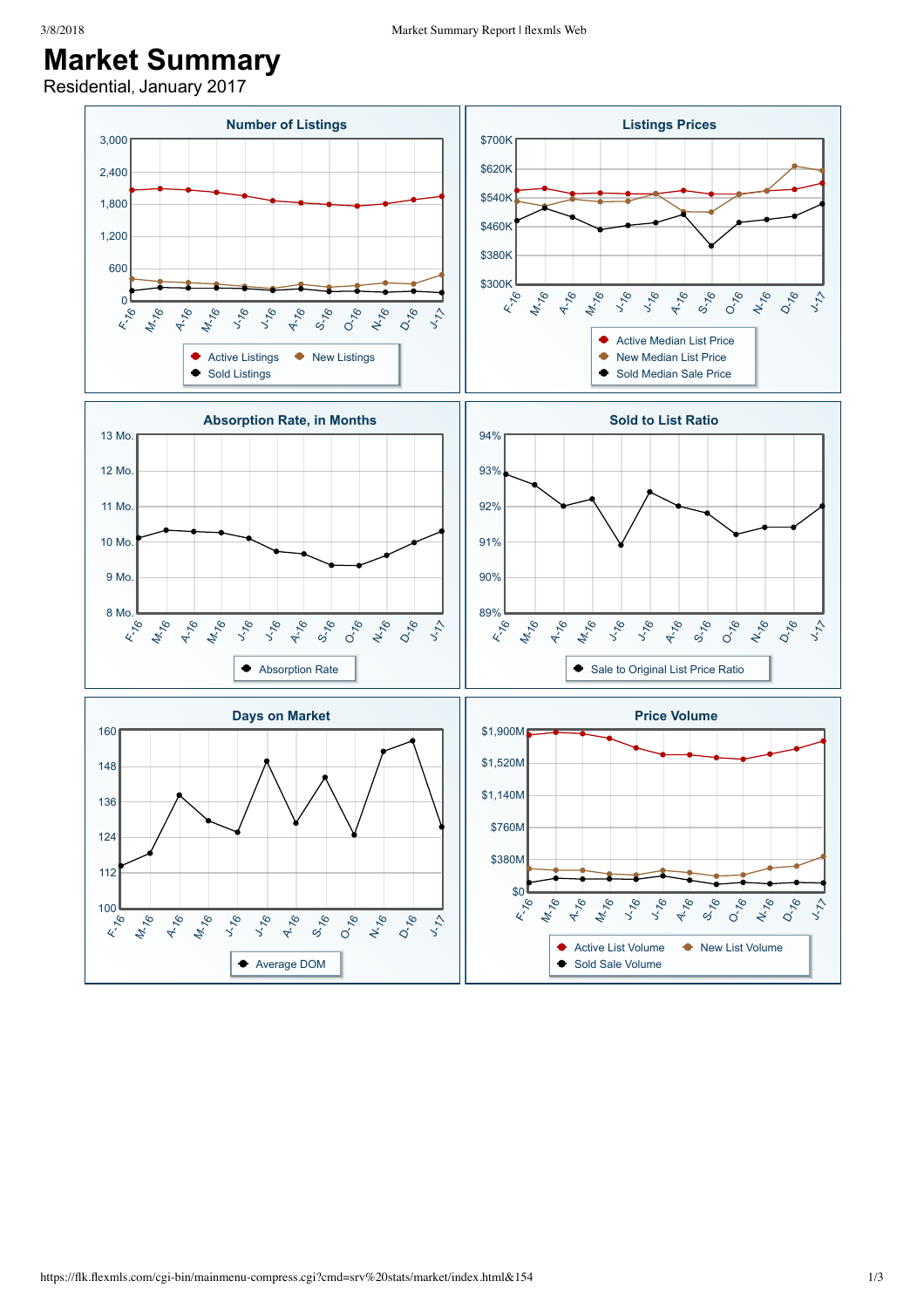| <b>Summary Statistics</b> |           |           |         |                 |                 |           |
|---------------------------|-----------|-----------|---------|-----------------|-----------------|-----------|
|                           | Jan-17    | Jan-16    | $%$ Chq | <b>2017 YTD</b> | <b>2016 YTD</b> | % Chg $ $ |
| Absorption Rate           | 10.29     | 9.44      | 9.00    | 10.29           | 9.44            | 9.00      |
| Average List Price        | \$915.694 | \$894.331 | 2.39    | \$905.665       | \$885.462       | 2.28      |
| Median List Price         | \$579.500 | \$549.900 | 5.38    | \$579.000       | \$556.500       | 4.04      |
| Average Sale Price        | \$687,962 | \$637.941 | 7.84    | \$687.962       | \$637.941       | 7.84 l    |
| Median Sale Price         | \$522,000 | \$480,000 | 8.75    | \$522,000       | \$480,000       | 8.75      |
| Average DOM               | 127       | 138       | $-7.97$ | 127             | 138             | $-7.97$   |
| Median DOM                | 91        | 69        | 31.88   | 91              | 69              | 31.88     |

| <b>Sold Listings</b> |                         |                |          |                     |                |          | <b>Pending Listings</b> |                   |                |          |                     |                |          |
|----------------------|-------------------------|----------------|----------|---------------------|----------------|----------|-------------------------|-------------------|----------------|----------|---------------------|----------------|----------|
|                      | <b>This Month</b>       |                |          | <b>Year to Date</b> |                |          |                         | <b>This Month</b> |                |          | <b>Year to Date</b> |                |          |
|                      | 2017                    | 2016           | % Chg    | 2017                | 2016           | % Chg    |                         | 2017              | 2016           | % Chg    | 2017                | 2016           | % Chg    |
| 0-99.999             | 1                       | $\overline{4}$ | $-75.0$  | 1                   | 4              | $-75.0$  | 0-99.999                | 3                 | $\overline{7}$ | $-57.1$  | 3                   | $\overline{7}$ | $-57.1$  |
| 100,000-149,999      | $\overline{4}$          | $\mathbf{1}$   | 300.0    | 4                   | $\mathbf{1}$   | 300.0    | 100,000-149,999         | $\overline{2}$    | 3              | $-33.3$  | $\overline{2}$      | 3              | $-33.3$  |
| 150,000-199,999      | 8                       | 5              | 60.0     | 8                   | 5              | 60.0     | 150,000-199,999         | $\overline{7}$    | 3              | 133.3    | $\overline{7}$      | 3              | 133.3    |
| 200,000-249,999      | $\overline{7}$          | 8              | $-12.5$  | $\overline{7}$      | 8              | $-12.5$  | 200,000-249,999         | 3                 | 6              | $-50.0$  | 3                   | 6              | $-50.0$  |
| 250,000-299,999      | $\overline{7}$          | 8              | $-12.5$  | $\overline{7}$      | 8              | $-12.5$  | 250,000-299,999         | 11                | 17             | $-35.3$  | 11                  | 17             | $-35.3$  |
| 300,000-349,999      | $\overline{7}$          | 11             | $-36.4$  | $\overline{7}$      | 11             | $-36.4$  | 300,000-349,999         | 10                | 15             | $-33.3$  | 10                  | 15             | $-33.3$  |
| 350,000-399,999      | 11                      | 10             | 10.0     | 11                  | 10             | 10.0     | 350,000-399,999         | 17                | 18             | $-5.6$   | 17                  | 18             | $-5.6$   |
| 400,000-449,999      | 9                       | 8              | 12.5     | 9                   | 8              | 12.5     | 400,000-449,999         | 11                | 6              | 83.3     | 11                  | 6              | 83.3     |
| 450,000-499,999      | 8                       | $\overline{7}$ | 14.3     | 8                   | $\overline{7}$ | 14.3     | 450,000-499,999         | 10                | 9              | 11.1     | 10                  | 9              | 11.1     |
| 500,000-549,999      | 15                      | 5              | 200.0    | 15                  | 5              | 200.0    | 500,000-549,999         | 9                 | 8              | 12.5     | 9                   | 8              | 12.5     |
| 550,000-599,999      | 9                       | 6              | 50.0     | 9                   | 6              | 50.0     | 550,000-599,999         | 11                | 13             | $-15.4$  | 11                  | 13             | $-15.4$  |
| 600,000-649,999      | 6                       | 14             | $-57.1$  | 6                   | 14             | $-57.1$  | 600,000-649,999         | 4                 | $\overline{7}$ | $-42.9$  | $\overline{4}$      | $\overline{7}$ | $-42.9$  |
| 650,000-699,999      | 8                       | 5              | 60.0     | 8                   | 5              | 60.0     | 650,000-699,999         | 9                 | 10             | $-10.0$  | 9                   | 10             | $-10.0$  |
| 700.000-749.999      | 5                       | 3              | 66.7     | 5                   | 3              | 66.7     | 700,000-749,999         | 8                 | 5              | 60.0     | 8                   | 5              | 60.0     |
| 750,000-799,999      | 5                       | $\overline{2}$ | 150.0    | 5                   | $\overline{2}$ | 150.0    | 750,000-799,999         | 6                 | 10             | $-40.0$  | 6                   | 10             | $-40.0$  |
| 800,000-849,999      | $\mathbf{1}$            | $\mathbf{1}$   | 0.0      | 1                   | $\mathbf{1}$   | 0.0      | 800,000-849,999         | 3                 | 6              | $-50.0$  | 3                   | 6              | $-50.0$  |
| 850,000-899,999      | 6                       | 5              | 20.0     | 6                   | 5              | 20.0     | 850,000-899,999         | 10                | 10             | 0.0      | 10                  | 10             | 0.0      |
| 900,000-949,999      | $\overline{2}$          | $\mathbf 0$    | N/A      | $\overline{2}$      | 0              | N/A      | 900,000-949,999         | 1                 | 3              | $-66.7$  | $\mathbf{1}$        | 3              | $-66.7$  |
| 950,000-999,999      | $\mathbf{1}$            | $\mathbf 0$    | N/A      | 1                   | $\mathbf{0}$   | N/A      | 950,000-999,999         | 1                 | 3              | $-66.7$  | $\mathbf{1}$        | 3              | $-66.7$  |
| 1,000,000-1,099,999  | $\overline{\mathbf{A}}$ | 3              | 33.3     | 4                   | 3              | 33.3     | 1,000,000-1,099,999     | 4                 | 3              | 33.3     | 4                   | 3              | 33.3     |
| 1,100,000-1,199,999  | $\mathbf{1}$            | $\overline{2}$ | $-50.0$  | 1                   | $\overline{2}$ | $-50.0$  | 1,100,000-1,199,999     | 2                 | 3              | $-33.3$  | 2                   | 3              | $-33.3$  |
| 1,200,000-1,299,999  | $\overline{2}$          | $\mathbf{1}$   | 100.0    | $\overline{2}$      | $\mathbf{1}$   | 100.0    | 1,200,000-1,299,999     | 3                 | 5              | $-40.0$  | 3                   | 5              | $-40.0$  |
| 1,300,000-1,399,999  | $\overline{2}$          | $\overline{2}$ | 0.0      | 2                   | $\overline{2}$ | 0.0      | 1,300,000-1,399,999     | 0                 | $\overline{2}$ | $-100.0$ | 0                   | $\overline{2}$ | $-100.0$ |
| 1,400,000-1,499,999  | $\mathbf 0$             | $\mathbf{1}$   | $-100.0$ | 0                   | $\mathbf{1}$   | $-100.0$ | 1,400,000-1,499,999     | 1                 | 4              | $-75.0$  | 1                   | $\overline{4}$ | $-75.0$  |
| 1,500,000-1,599,999  | 3                       | $\overline{c}$ | 50.0     | 3                   | $\overline{c}$ | 50.0     | 1,500,000-1,599,999     | $\mathbf{1}$      | $\overline{c}$ | $-50.0$  | 1                   | $\overline{2}$ | $-50.0$  |
| 1,600,000-1,699,999  | $\overline{4}$          | $\mathbf 0$    | N/A      | 4                   | $\Omega$       | N/A      | 1,600,000-1,699,999     | 0                 | $\overline{2}$ | $-100.0$ | 0                   | $\overline{2}$ | $-100.0$ |
| 1,700,000-1,799,999  | $\mathbf 0$             | $\mathbf{1}$   | $-100.0$ | 0                   | $\mathbf{1}$   | $-100.0$ | 1,700,000-1,799,999     | 1                 | $\mathbf 0$    | N/A      | 1                   | $\mathbf 0$    | N/A      |
| 1,800,000-1,899,999  | $\mathbf{1}$            | $\mathbf 0$    | N/A      | 1                   | $\mathbf 0$    | N/A      | 1,800,000-1,899,999     | 0                 | 3              | $-100.0$ | 0                   | 3              | $-100.0$ |
| 1,900,000-1,999,999  | 1                       | $\mathbf 0$    | N/A      | 1                   | $\Omega$       | N/A      | 1,900,000-1,999,999     | 1                 | 0              | N/A      | 1                   | $\Omega$       | N/A      |
| 2,000,000-2,249,999  | $\mathbf 0$             | $\overline{2}$ | $-100.0$ | 0                   | $\overline{2}$ | $-100.0$ | 2,000,000-2,249,999     | 0                 | 0              | 0.0      | 0                   | $\mathbf 0$    | 0.0      |
| 2,250,000-2,499,999  | $\mathbf{1}$            | $\Omega$       | N/A      | 1                   | $\Omega$       | N/A      | 2,250,000-2,499,999     | 1                 | 1              | 0.0      | 1                   | $\mathbf{1}$   | 0.0      |
| 2,500,000-2,749,999  | $\Omega$                | $\Omega$       | 0.0      | 0                   | $\Omega$       | 0.0      | 2,500,000-2,749,999     | 0                 | 1              | $-100.0$ | 0                   | $\mathbf{1}$   | $-100.0$ |
| 2,750,000-2,999,999  | $\mathbf 1$             | $\mathbf 0$    | N/A      | 1                   | 0              | N/A      | 2,750,000-2,999,999     | 1                 | $\overline{c}$ | $-50.0$  | 1                   | $\overline{2}$ | $-50.0$  |
| 3,000,000-3,249,999  | $\mathbf{0}$            | $\Omega$       | 0.0      | 0                   | $\Omega$       | 0.0      | 3,000,000-3,249,999     | $\Omega$          | $\Omega$       | 0.0      | 0                   | $\Omega$       | 0.0      |
| 3,250,000-3,499,999  | $\Omega$                | $\mathbf 0$    | 0.0      | 0                   | $\Omega$       | 0.0      | 3,250,000-3,499,999     | 0                 | 0              | 0.0      | $\mathbf 0$         | $\Omega$       | 0.0      |
| 3,500,000-3,749,999  | $\mathbf 0$             | $\mathbf 0$    | 0.0      | 0                   | 0              | 0.0      | 3,500,000-3,749,999     | 0                 | 0              | 0.0      | 0                   | $\mathbf 0$    | 0.0      |
| 3,750,000-3,999,999  | $\Omega$                | $\Omega$       | 0.0      | 0                   | $\Omega$       | 0.0      | 3,750,000-3,999,999     | 1                 | 0              | N/A      | 1                   | $\Omega$       | N/A      |
| 4,000,000-4,249,999  | $\Omega$                | 1              | $-100.0$ | 0                   | $\mathbf{1}$   | $-100.0$ | 4,000,000-4,249,999     | 0                 | 0              | 0.0      | 0                   | $\mathbf 0$    | 0.0      |
| 4,250,000-4,499,999  | $\mathbf 0$             | $\mathbf 0$    | 0.0      | 0                   | 0              | 0.0      | 4,250,000-4,499,999     | 0                 | 1              | $-100.0$ | 0                   | $\mathbf{1}$   | $-100.0$ |
| 4,500,000-4,749,999  | $\mathbf{1}$            | $\mathbf 0$    | N/A      | 1                   | $\mathbf 0$    | N/A      | 4,500,000-4,749,999     | $\Omega$          | $\Omega$       | 0.0      | $\mathbf 0$         | $\mathbf 0$    | 0.0      |
| 4,750,000-4,999,999  | $\Omega$                | $\Omega$       | 0.0      | 0                   | 0              | 0.0      | 4,750,000-4,999,999     | 0                 | $\Omega$       | 0.0      | $\mathbf 0$         | $\Omega$       | 0.0      |
| 5,000,000+           | $\mathbf{1}$            | $\mathbf{1}$   | 0.0      | 1                   | $\mathbf{1}$   | 0.0      | 5,000,000+              | 0                 | 0              | 0.0      | $\mathbf 0$         | $\mathbf 0$    | 0.0      |
| <b>Totals</b>        | 142                     | 119            | 19.3     | 142                 | 119            | 19.3     | <b>Totals</b>           | 152               | 188            | $-19.1$  | 152                 | 188            | $-19.1$  |